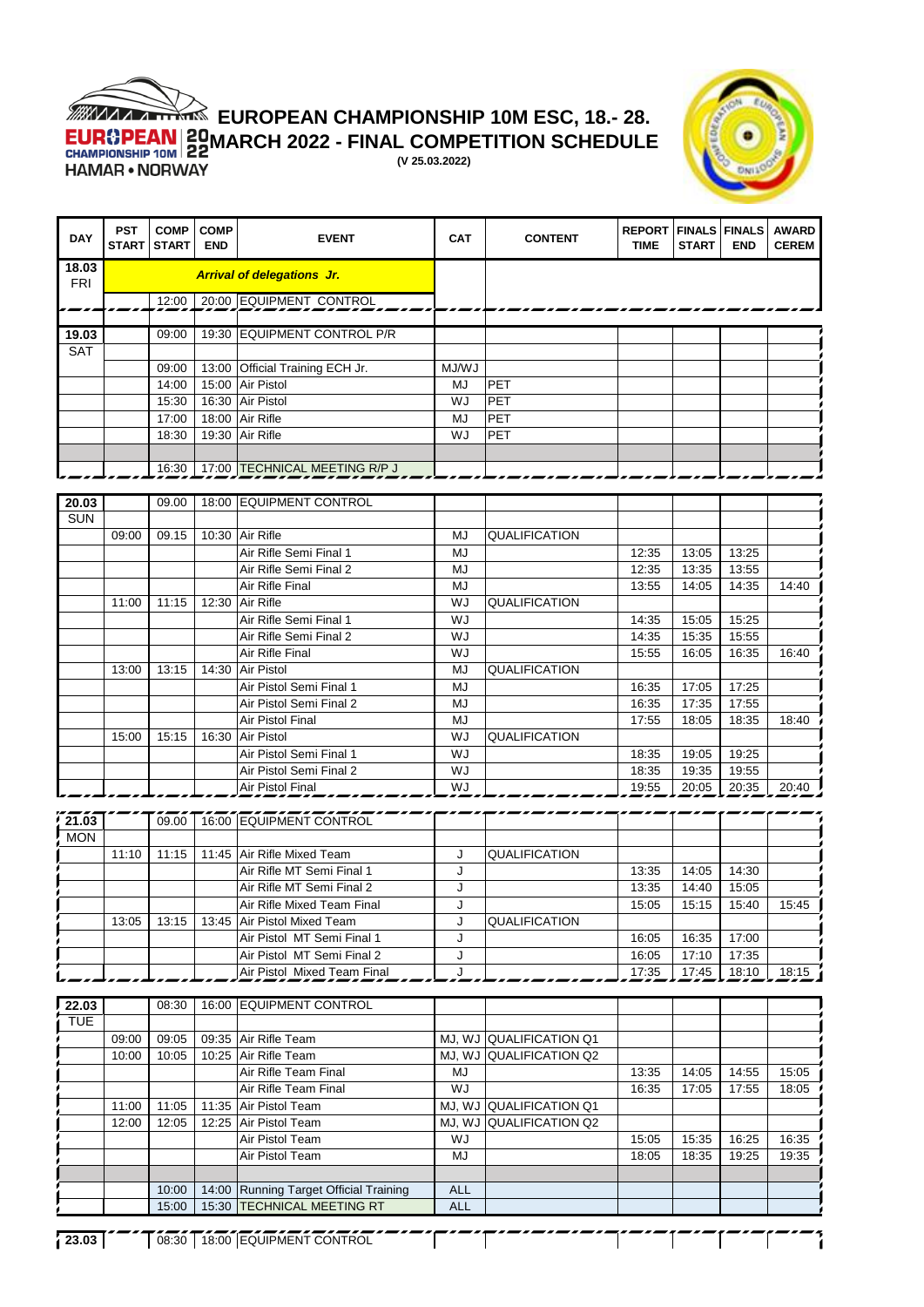| WED        |                                          |  | <b>Departure of delegations Junior R/P</b> | LW/LM |             |  |  |
|------------|------------------------------------------|--|--------------------------------------------|-------|-------------|--|--|
|            | <b>Arrival of delegations Senior R/P</b> |  |                                            |       |             |  |  |
|            |                                          |  | 09:00 18:00 Official Training              | M/W   |             |  |  |
|            |                                          |  |                                            |       |             |  |  |
|            | 09:00                                    |  | 11:00 Running Target 30+30                 | М     | <b>IPET</b> |  |  |
|            |                                          |  | 11:00 13:00 Running Target 30+30           | W     | <b>IPFT</b> |  |  |
|            |                                          |  |                                            |       |             |  |  |
| 24.63      |                                          |  | 08:30 18:00 EQUIPMENT CONTROL              |       |             |  |  |
| <b>THU</b> |                                          |  |                                            |       |             |  |  |

| <b>THU</b> |       |                               |           |                    |  |       |
|------------|-------|-------------------------------|-----------|--------------------|--|-------|
|            | 09.00 | 11.00 Running Target 30+30    | M         | 30 SLOW            |  |       |
|            |       | Running Target 30+30          | W         | 30 SLOW            |  |       |
|            | 11.30 | 13.15 Running Target 30+30    | M         | 30 FAST+G80        |  |       |
|            |       | Running Target 30+30          | W         | 30 FAST            |  |       |
|            | 13.25 | Running Target 30+30          | M/W       | <b>SHOOT OFF</b>   |  |       |
|            | 13.45 | 14.30 Running Target 30+30    | M         | <b>MEDAL MATCH</b> |  | 15:30 |
|            | 13.45 | 14.30 Running Target 30+30    | W         | <b>MEDAL MATCH</b> |  | 15:30 |
|            |       |                               |           |                    |  |       |
|            | 09:00 | 09:30 TECHNICAL MEETING R/P S | All       |                    |  |       |
|            | 10:00 | 11:00 Air Rifle               | W         | <b>PET</b>         |  |       |
|            | 11:30 | 12:30 Air Rifle               | M         | <b>PET</b>         |  |       |
|            | 15:30 | 16:30 Air Pistol              | W         | <b>PET</b>         |  |       |
|            | 17:00 | 18:00 Air Pistol              | М         | <b>PET</b>         |  |       |
|            | 16:30 | 17:30 Running Target 30+30    | <b>MJ</b> | <b>PET</b>         |  |       |
|            | 17:30 | 18:30 Running Target 30+30    | <b>WJ</b> | <b>PET</b>         |  |       |

| 25.03      |       |       |       | 07:30 18:00 EQUIPMENT CONTROL |           |                      |       |       |       |       |
|------------|-------|-------|-------|-------------------------------|-----------|----------------------|-------|-------|-------|-------|
| <b>FRI</b> |       |       |       |                               |           |                      |       |       |       |       |
|            | 10:00 | 10:15 |       | 11:30 Air Rifle               | W         | <b>QUALIFICATION</b> |       |       |       |       |
|            |       |       |       | Air Rifle Semi Final 1        | W         |                      | 12:35 | 13:05 | 13:25 |       |
|            |       |       |       | Air Rifle Semi Final 2        | W         |                      | 12:35 | 13:35 | 13:55 |       |
|            |       |       |       | Air Rifle Final               | W         |                      | 13:55 | 14:05 | 14:35 | 14:40 |
|            | 12:00 | 12:15 | 13:30 | <b>Air Rifle</b>              | M         | <b>QUALIFICATION</b> |       |       |       |       |
|            |       |       |       | Air Rifle Semi Final 1        | M         |                      | 14:35 | 15:05 | 15:25 |       |
|            |       |       |       | Air Rifle Semi Final 2        | M         |                      | 14:35 | 15:35 | 15:55 |       |
|            |       |       |       | Air Rifle Final               | M         |                      | 15:55 | 16:05 | 16:35 | 16:40 |
|            | 14:00 | 14:15 | 15:30 | <b>Air Pistol</b>             | W         | QUALIFICATION        |       |       |       |       |
|            |       |       |       | Air Pistol Semi Final 1       | W         |                      | 16:35 | 17:05 | 17:25 |       |
|            |       |       |       | Air Pistol Semi Final 2       | W         |                      | 16:35 | 17:35 | 17:55 |       |
|            |       |       |       | Air Pistol Final              | W         |                      | 17:55 | 18:05 | 18:35 | 18:40 |
|            | 16:00 | 16:15 | 17:30 | Air Pistol                    | M         | QUALIFICATION        |       |       |       |       |
|            |       |       |       | Air Pistol Semi Final 1       | M         |                      | 18:35 | 19:05 | 19:25 |       |
|            |       |       |       | Air Pistol Semi Final 2       | M         |                      | 18:35 | 19:35 | 19:55 |       |
|            |       |       |       | Air Pistol Final              | M         |                      | 19:55 | 20:05 | 20:35 | 20:40 |
|            |       | 09.00 | 11.00 | Running Target 30+30          | <b>MJ</b> | 30 SLOW              |       |       |       |       |
|            |       |       |       | Running Target 30+30          | <b>WJ</b> | 30 SLOW              |       |       |       |       |
|            |       | 11.30 |       | 13.15 Running Target 30+30    | <b>MJ</b> | 30 FAST              |       |       |       |       |
|            |       |       |       | Running Target 30+30          | <b>WJ</b> | 30 FAST              |       |       |       |       |
|            |       | 13.25 |       | Running Target 30+30          | MJ/WJ     | <b>SHOOT OFF</b>     |       |       |       |       |
|            |       | 13.45 | 14.30 | Running Target 30+30          | <b>MJ</b> | <b>MEDAL MATCH</b>   |       |       |       | 15:30 |
|            |       | 13.45 | 14.30 | Running Target 30+30          | <b>WJ</b> | <b>MEDAL MATCH</b>   |       |       |       | 15:30 |
|            |       |       |       |                               |           |                      |       |       |       |       |
|            |       | 16:30 |       | 18:30 Running Target - Mixed  | M,W       | <b>IPET</b>          |       |       |       |       |
|            |       | 18:30 |       | 19:20 Running Target - Mixed  | MJ/WJ     | <b>IPET</b>          |       |       |       |       |
|            |       |       |       |                               |           |                      |       |       |       |       |
| 26.03      |       |       |       | 08:30 18:00 EQUIPMENT CONTROL |           |                      |       |       |       |       |

| 26.03      |       | <b>08:30</b>      |  | 18:00 EQUIPMENT CONTROL       |              |                      |       |       |       |       |
|------------|-------|-------------------|--|-------------------------------|--------------|----------------------|-------|-------|-------|-------|
| <b>SAT</b> |       |                   |  |                               |              |                      |       |       |       |       |
|            | 09:55 | 10:00             |  | 10:30 Air Rifle Mixed Team    | M,W          | QUALIFICATION        |       |       |       |       |
|            |       |                   |  | Air Rifle MT Semi Final 1     | M.W          |                      | 13:35 | 14:05 | 14:30 |       |
|            |       |                   |  | Air Rifle MT Semi Final 2     | M,W          |                      | 13:35 | 14:40 | 15:05 |       |
|            |       |                   |  | Air Rifle Mixed Team Final    | M, W         |                      | 15:05 | 15:15 | 15:40 | 15:45 |
|            | 12:55 | 13:00             |  | 13:30 Air Pistol Mixed Team   | M,W          | <b>QUALIFICATION</b> |       |       |       |       |
|            |       |                   |  | Air Pistol MT Semi Final 1    | M,W          |                      | 16:05 | 16:35 | 17:00 |       |
|            |       |                   |  | Air Pistol MT Semi Final 2    | M,W          |                      | 16:05 | 17:10 | 17:35 |       |
|            |       |                   |  | Air Pistol Mixed Team Final   | M,W          |                      | 17:35 | 17:45 | 18:10 | 18:15 |
|            |       | 09.00             |  | Running Target - Mixed        | M,W          | 1st Stage            |       |       |       |       |
|            |       |                   |  | <b>Running Target - Mixed</b> | <b>MJ/WJ</b> | 1st Stage            |       |       |       |       |
|            |       | 12:00             |  | Running Target - Mixed        | M,W          | 2nd Stage            |       |       |       |       |
|            |       |                   |  | <b>Running Target - Mixed</b> | <b>LW/LM</b> | 2nd Stage            |       |       |       |       |
|            |       | Immediately after |  | <b>Running Target - Mixed</b> | M,W          | Shoot off            |       |       |       | 16:30 |
|            |       | 2nd Stage         |  | <b>Running Target - Mixed</b> | MJ/WJ        | Shoot off            |       |       |       | 16:30 |
|            |       |                   |  |                               |              |                      |       |       |       |       |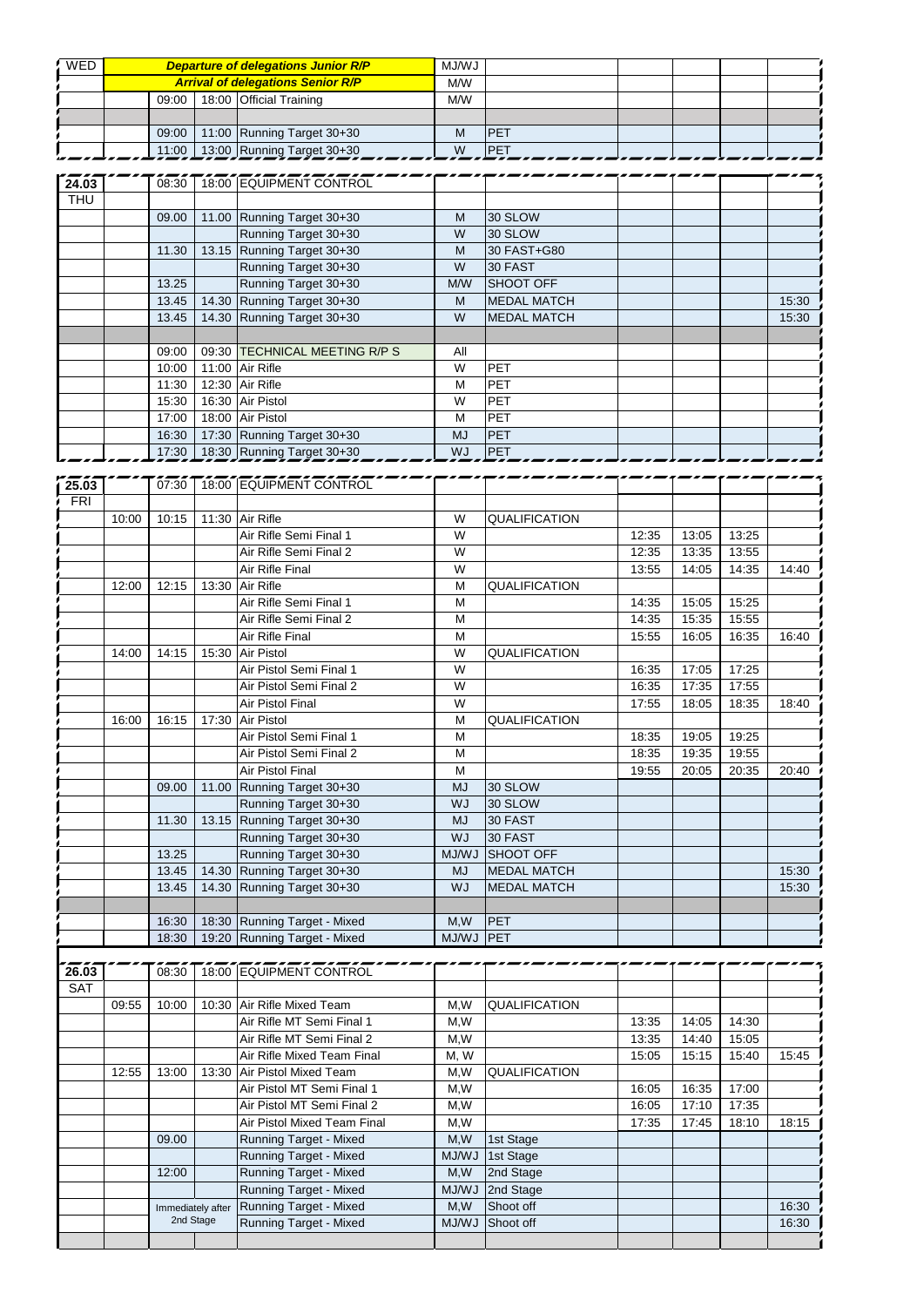|            |                                 | 15:00 |       | Running Target - Mixed Team       | <b>ALL</b> | <b>PET</b>              |       |       |       |       |
|------------|---------------------------------|-------|-------|-----------------------------------|------------|-------------------------|-------|-------|-------|-------|
|            |                                 |       |       |                                   |            |                         |       |       |       |       |
| 27.03      |                                 | 08:30 |       | 14:00 EQUIPMENT CONTROL           |            |                         |       |       |       |       |
| <b>SUN</b> |                                 |       |       |                                   |            |                         |       |       |       |       |
|            | 09:00                           | 09:05 |       | 09:35 Air Pistol Team             | M, W       | <b>QUALIFICATION Q1</b> |       |       |       |       |
|            | 10:00                           | 10:05 | 10:25 | Air Pistol Team                   | M, W       | QUALIFICATION Q2        |       |       |       |       |
|            |                                 |       |       | Air Pistol Team Final             | W          |                         | 11:05 | 11:35 | 12:25 | 12:30 |
|            |                                 |       |       | Air Pistol Team Final             | M          |                         | 12:35 | 13:05 | 13:55 | 14:00 |
|            | 11:00                           | 11:05 |       | 11:35 Air Rifle Team              | M          | <b>QUALIFICATION Q1</b> |       |       |       |       |
|            | 11:47                           | 11:55 |       | 12:15 Air Rifle Team              | M          | <b>QUALIFICATION Q2</b> |       |       |       |       |
|            |                                 |       |       | Air Rifle Team Final              | M          |                         | 14:05 | 14:35 | 15:25 | 15:30 |
|            | 12:30                           | 12:35 |       | 13:05 Air Rifle Team              | W          | QUALIFICATION Q1        |       |       |       |       |
|            | 13:17                           | 13:25 |       | 13:45 Air Rifle Team              | W          | <b>QUALIFICATION Q2</b> |       |       |       |       |
|            |                                 |       |       | Air Rifle Team Final              | W          |                         | 15:35 | 16:05 | 17:55 | 17:00 |
|            |                                 | 09:00 |       | 10:15 Running Target - Mixed Team | <b>ALL</b> | <b>QUALIFICATION</b>    |       |       |       |       |
|            |                                 | 10:30 |       | Running Target - Mixed Team       | <b>ALL</b> | <b>SHOOT OFF</b>        |       |       |       |       |
|            |                                 | 11:00 |       | 12:15 Running Target - Mixed Team | <b>ALL</b> | <b>MEDAL MATCH</b>      |       |       |       | 13:15 |
|            |                                 |       |       |                                   |            |                         |       |       |       |       |
|            |                                 | 17:00 |       | <b>Closing Ceremony</b>           | <b>ALL</b> |                         |       |       |       |       |
|            |                                 |       |       |                                   |            |                         |       |       |       |       |
| 28.03      |                                 |       |       |                                   |            |                         |       |       |       |       |
| <b>MON</b> | <b>Departure of delegations</b> |       |       |                                   |            |                         |       |       |       |       |
|            |                                 |       |       |                                   |            |                         |       |       |       |       |